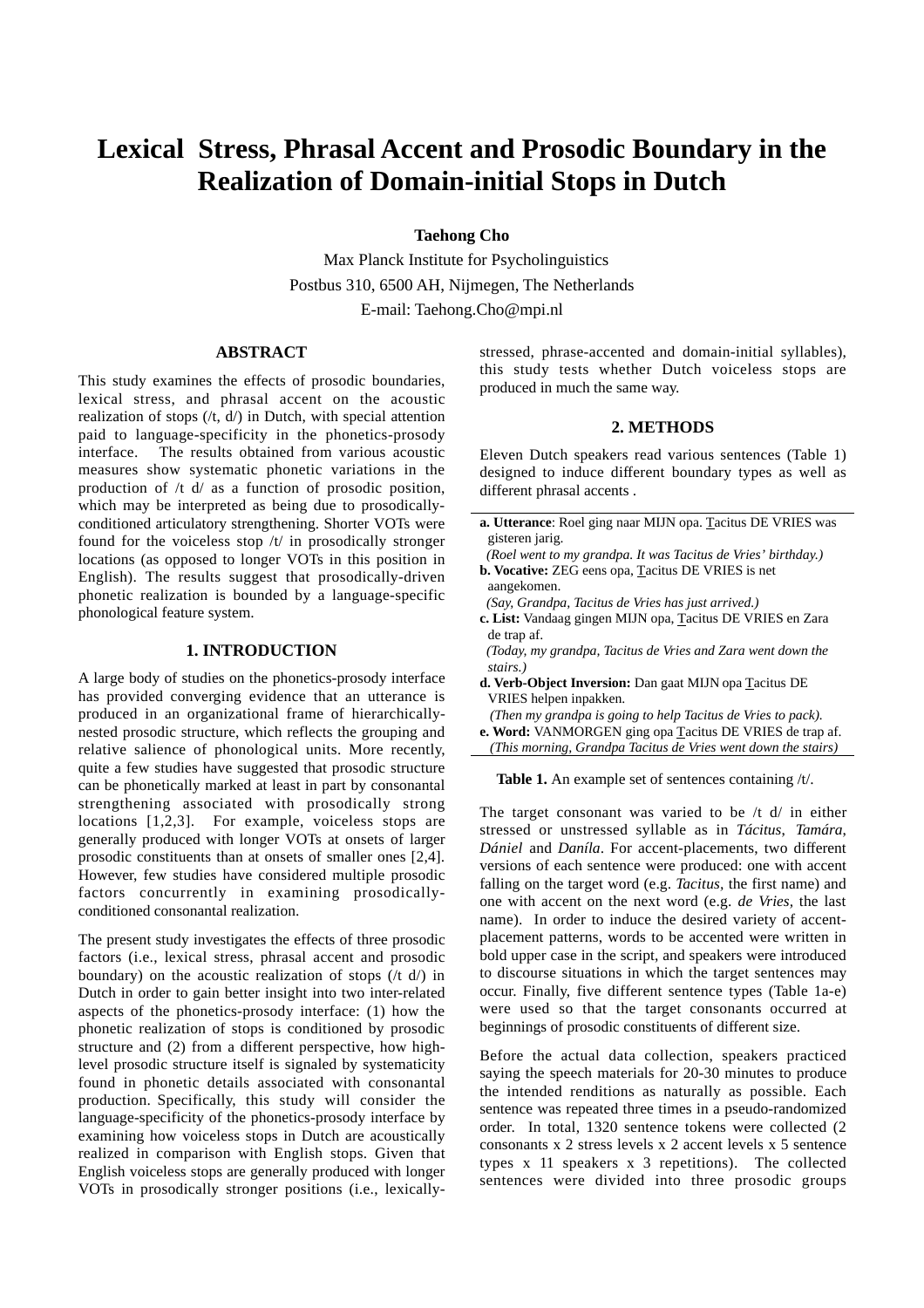according to their prosodic boundary strengths (BSs):

BS3: boundary tone and pause (strongest) BS2: boundary tone and no pause (intermediate)

BS1: no boundary tone and no pause (weakest)

BS was determined following de Pijper & Sanderman [5] who showed that perceived boundary strength is stronger when there is a boundary tone together with a pause (BS3) and weaker when there is neither a boundary tone nor a pause (BS1). Since the acoustic signal does not differentiate a pause and a stop closure, the pause was defined separately for each speaker as any period of silence exceeding a double of the mean closure duration of the stop produced in the Word sentences (see Table 1e).

BS1 and BS3 are roughly equivalent to the Prosodic Word boundary and the Intonational Phrase (IP) boundary, respectively in the theory of prosodic organization [6]. Sentences belonging to the BS2 category (with no pause), however, could have been further divided into IP and a smaller phrase (e.g., the Intermediate Phrase or the Phonological Phrase). However, because of the lack of a widely agreed-upon prosodic transcription system in Dutch, the present study follows the Boundary Strength model [5] without further differentiating between IP and a smaller phrase within the BS2 category.

 Acoustic measurements included (a) duration of preboundary syllables (e.g.,  $\langle$ pa# $\rangle$  in *opa*, where # = a prosodic boundary), (b) closure duration of /t d/ (e.g., /#ta/ in *Tacitus*) (excluding /t d/ in BS3 because the pause and the stop closure cannot be differentiated), (c) voicing duration during /d/, (d) VOT for /t/, (e) postboundary vowel duration in #CV (e.g., /a/ in *Tacitus*), (f) burst energy (dB) for initial stops, and (g) the center of gravity at the release burst. The last two measurements were obtained from FFT spectra using a 256-point (12.8 ms) hamming window centered at the stop release.

# **3. RESULTS**

#### **3.1 Preboundary Lengthening**

As preboundary lengthening has widely been considered as one of the primary phonetic correlates of prosodic structure, let us first examine whether the three-way prosodic grouping based on BS can be further corroborated by preboundary lengthening. As shown in Figure 1, results of repeated measures ANOVAs conducted separately for each consonant show that there is a reliable three-way distinction in preboundary lengthening that corresponds to the three-way prosodic grouping (p<0.05, Bonferroni/Dunn).

#### **3.2 /t/**

The results for /t/ are summarized in Table 2.

*Closure Duration ([t]\_DUR).* There are main effects of all three factors (Stress, Accent and BS) on /t/\_DUR. It is significantly longer in stressed and accented syllables and at a stronger boundary (e.g., BS2) than in unstressed and unaccented syllables and at a weaker boundary (e.g., BS1), respectively.



**Figure 1.** Preboundary lengthening of CV#.  $** =$  $p<0.001$ ;  $> p<0.05$ .

|              | <b>Stress</b>                                     | Accent                    | BS                              |  |
|--------------|---------------------------------------------------|---------------------------|---------------------------------|--|
|              | STR > UNS                                         | ACC > UNA                 | BS2 > B.S1                      |  |
| $[t]$ Dur    | $(99.4, 69.7 \text{ ms})$                         | $(93.9, 72.2 \text{ ms})$ | $(100.1, 69.6 \text{ ms})$      |  |
| (ms)         | $F(1,10)=90.8**$                                  | $F(1,10)=27.8**$          | $F(1,10)=167.2**$               |  |
|              | No interactions                                   |                           |                                 |  |
| $VOT$ (ms)   | STR < IINS                                        | ACC < UNA                 | $BS3<$ {BS2=BS1}                |  |
|              | $(23.1, 37.8 \text{ ms})$                         | $(28.5, 32.3 \text{ ms})$ | $(27.6, 31.5, 32.2 \text{ ms})$ |  |
|              | $F(1,10)=60.1**$                                  | $F(1,10)=20.2**$          | $F(2, 20)=8.1**$                |  |
|              |                                                   |                           |                                 |  |
|              | STR x BS: $F(1.7, 16.5) = 6.773**$ (see Figure 2) |                           |                                 |  |
| <b>Burst</b> | n.s.                                              | n.s.                      | n.s.                            |  |
| (dB)         | No interactions                                   |                           |                                 |  |
|              | n.s.                                              | n.s.                      | BS3 > BS1                       |  |
| COG          |                                                   |                           | (5194, 5259, 5292)              |  |
| (Hz)         |                                                   |                           | $F(2,20)=10.74**$               |  |
|              | No interactions                                   |                           |                                 |  |
|              | STR>UNS                                           | <b>ACC&gt;UNA</b>         | n.s.                            |  |
| V Dur        | $F = 477.2**$                                     | $F=100.7**$               |                                 |  |
| (ms)         | STR x BS: $F(1.8, 17.7) = 7.67**$                 |                           |                                 |  |

**Table 2.** ANOVAs for /t/.  $* = p < 0.05$  and  $* = p < 0.01$ .

*VOT*. There are main effects of all three factors on VOT, showing *shorter* VOTs for /t/s in stressed and accented syllables and at a stronger boundary (BS3). As shown in Figure 2a, VOT is shortest when accented *and* stressed and it is longest when unaccented *and* unstressed, showing a cumulative effect of Stress and Accent on VOT. There is a significant Stress x BS interaction as shown in Figure 2b. The effect of BS on VOT is more robust when  $/t/$  is unstressed than stressed: Posthoc tests show that when stressed, VOT is significantly shorter for BS3 than for BS2 with no reliable difference between BS3 and BS1, whereas when unstressed, it is significantly shorter for BS3 than for both BS2 and BS1.



**Figure 2.** Variations in VOT.  $** = p<0.001$ ;  $> p<0.05$ .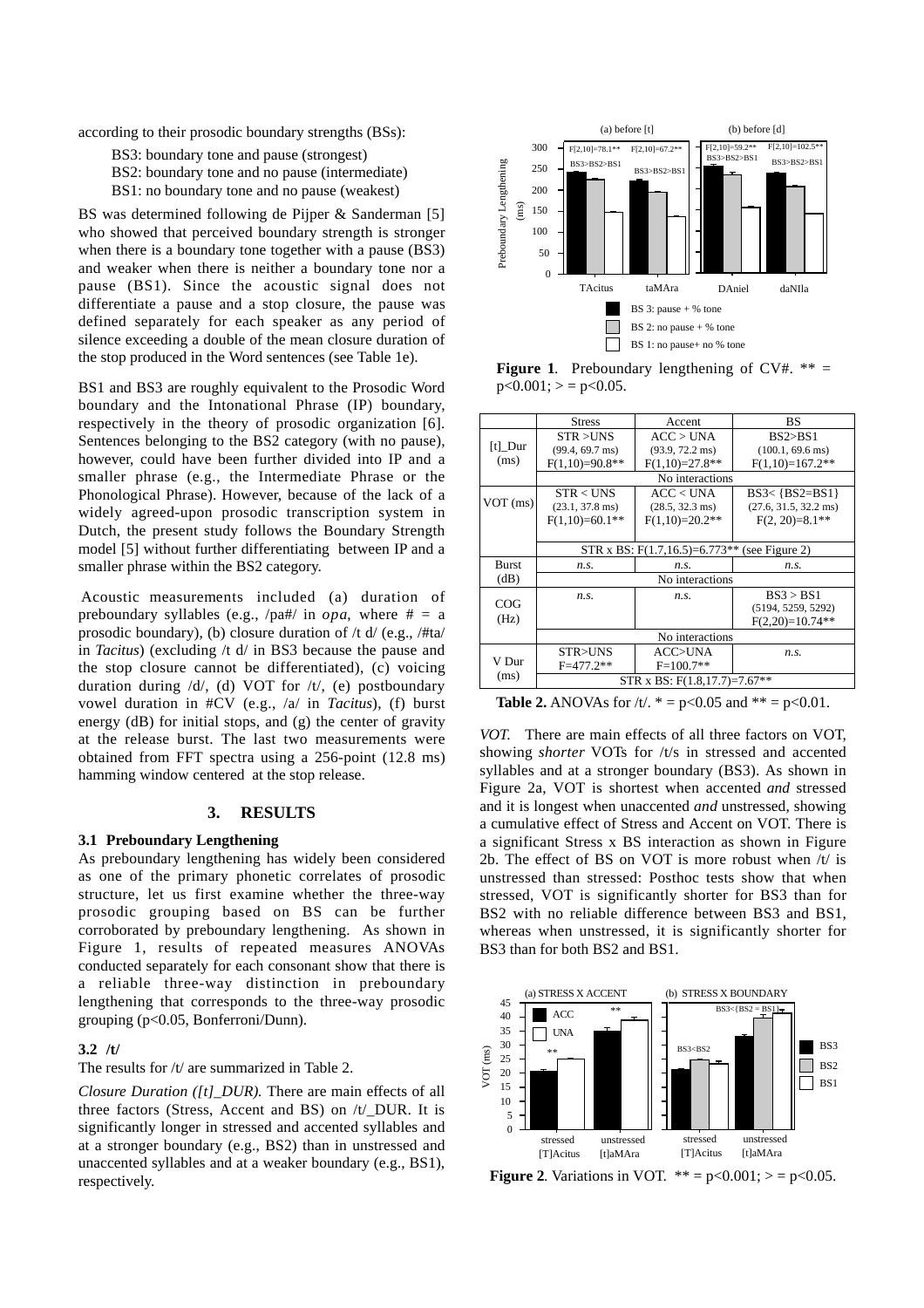*Burst Energy (dB)*. There is neither a main effect nor any interactions among the factors.

*Center of Gravity (COG, Hz)*. Neither Stress nor Accent influences COG, but there is an effect of Boundary Strength: COG is significantly higher for BS3 than for BS1.

*Vowel Duration in /ta/.* There are main effects of Stress and Accent on Vowel Duration: /a/ in /ta/ is longer when it is either stressed or accented, with no Stress x Accent interaction. Boundary Strength shows no main effect on Vowel Duration, but there is a Stress x Boundary Strength interaction due to the fact that Boundary Strength influences vowel duration, showing a pattern of BS3>BS1 only when the syllable is unstressed.

## **3.3 /d/**

# The results for /d/ are summarized in Table 3.

*Closure Duration ([d]\_DUR)*. There are main effects of all three factors on [d]\_DUR, showing longer closure duration when stressed (vs. unstressed), accented (vs. unaccented) and at a stronger prosodic boundary (B2>B1). However, there is a Stress x Accent interaction: When stressed, accented /d/ is longer than unaccented /d/, but not significantly so when /d/ is unstressed. This suggests that unstressed /d/ is less sensitive to accentuation, which is presumably because phrasal accent generally influences the articulation of stressed syllables.

|                | <b>Stress</b>               | Accent           | BS                    |  |
|----------------|-----------------------------|------------------|-----------------------|--|
| $[d]$ Dur      | STR > UNS                   | ACC > UNA        | BS2 > BS1             |  |
|                | $F(1,10)=12.5**$            | $F(1,10)=32.6**$ | $F(1,10)=51.3**$      |  |
| (ms)           | STR x ACC: $F(1,10)=35.1**$ |                  |                       |  |
| Voicing        | STR > UNS                   | ACC > UNA        | $BS3<$ { $BS2=BS1$ }  |  |
| Dur            | $F(1,10)=7.2*$              | $F(1,10)=15.6**$ | $F(2,20)=37.3**$      |  |
|                | STR x ACC: $F(1,10)=58.6**$ |                  |                       |  |
| Burst          | n.s                         | n.s              | BS2 > BS1             |  |
| (dB)           |                             |                  | $F(1.7, 17)=4.6*$     |  |
|                | STR x ACC: $F(1,10)=5.5*$   |                  |                       |  |
| COG<br>(Hz)    | n.s.                        | n.s.             | BS2 > BS1             |  |
|                |                             |                  | $F(1.6, 15.9) = 4.7*$ |  |
|                | No interactions             |                  |                       |  |
| $V$ Dur $(ms)$ | STR>UNS                     | ACC>UNA          | n.s.                  |  |
|                | $F(1,10) = 174.8**$         | $F(1,10)=99.6**$ |                       |  |
|                | STR x ACC: $F(1,10)=43.3**$ |                  |                       |  |

**Table 3.** ANOVAs for  $/d/$ .  $* = p < 0.05$ ;  $** = p < 0.01$ .

*Voicing Duration.* There are main effects of all three factors on Voicing Duration, but they differ in terms of directionality. Voicing Duration is longer when stressed (vs. unstressed) and when accented (vs. unaccented), but *shorter* at a stronger prosodic boundary (BS3<BS2=BS1). (See the next section for the discussion of the shorter voicing duration at a stronger boundary.) There is also a Stress x Accent interaction that comes from the fact that the stressed/unstressed distinction in voicing duration is maintained only when /d/ is accented.

*Burst Energy (dB)*. There are no main effects of Stress and Accent on Burst Energy. A significant Stress x Accent interaction, however, shows that stressed /d/ has greater Burst Energy than unstressed /d/ mainly when accented. Again, the stressed/unstressed distinction in Burst Energy

appears to be reinforced by accentuation. As regards BS, there is a main effect showing larger Burst Energy for a stronger prosodic boundary (B2>B1).

*Center of Gravity (COG, Hz).* As in Burst Energy, while no main effects are observed for the Stress and Accent factors, there is a main effect of Boundary Strength on COG showing a higher centroid frequency at the release for a stronger prosodic boundary (BS2>BS1).

*Vowel Duration in /da/.* /a/ in /da/ is significantly longer when stressed (vs. unstressed) and accented (vs. unaccented). However, there is a Stress x Accent interaction which is again due to a more robust stressinduced difference under accent. As for BS, as was found for /ta/, there is no BS effect on Vowel Duration.

# **4. SUMMARY AND DISCUSSION**

**a.** Both /t/ and /d/ are produced with longer closure duration not only in stressed and accented syllables, but also at a stronger prosodic boundary (when considering only BS2 and BS1 because of the involvement of the pause for BS3). These results are compatible with prosodically-conditioned strengthening phenomena that have been reported in other languages [1,2,3,7].

**b.** The effect of prosodically-conditioned strengthening is further supported by greater burst energy at a stronger prosodic boundary. There were, however, no stress or accent effects on Burst Energy. One exception to this was that a significant stress/unstressed distinction in Burst Energy (greater burst energy when stressed) was observed for /d/ when the target word received phrasal accent, suggesting an augmentation of the stress effect under accentuation.

**c.** The Center of Gravity measured at the stop release does not reliably mark stressed and accented syllables. However, both /t/ and /d/ show significantly higher COG at a stronger prosodic boundary. The higher COG at the stop release likely indicates decreased length of the front cavity which may be ascribable either to larger linguopalatal contact during stop closure or to tongue fronting or to both. Given that the longer closure duration of coronal consonants at a stronger prosodic boundary is generally associated with larger linguopalatal contact [2], the heightened COG at a stronger prosodic boundary can be interpreted as being attributable to articulatory strengthening as would be reflected in larger linguopalatal contact.

**d.** Vowel duration is clearly lengthened in both stressed and accented syllables, but not robustly so at a prosodically stronger boundary. However, there is a Stress x BS interaction for /ta/, such that vowel duration is longer at a stronger prosodic boundary when /ta/ is *unstressed*. This has some implications for the assumption that the boundary-induced strengthening effect (aka domain-initial strengthening) is localized to beginnings of prosodic domains, i.e., to C in #CV. It may be the case that V in #CV is further away from the boundary, such that the